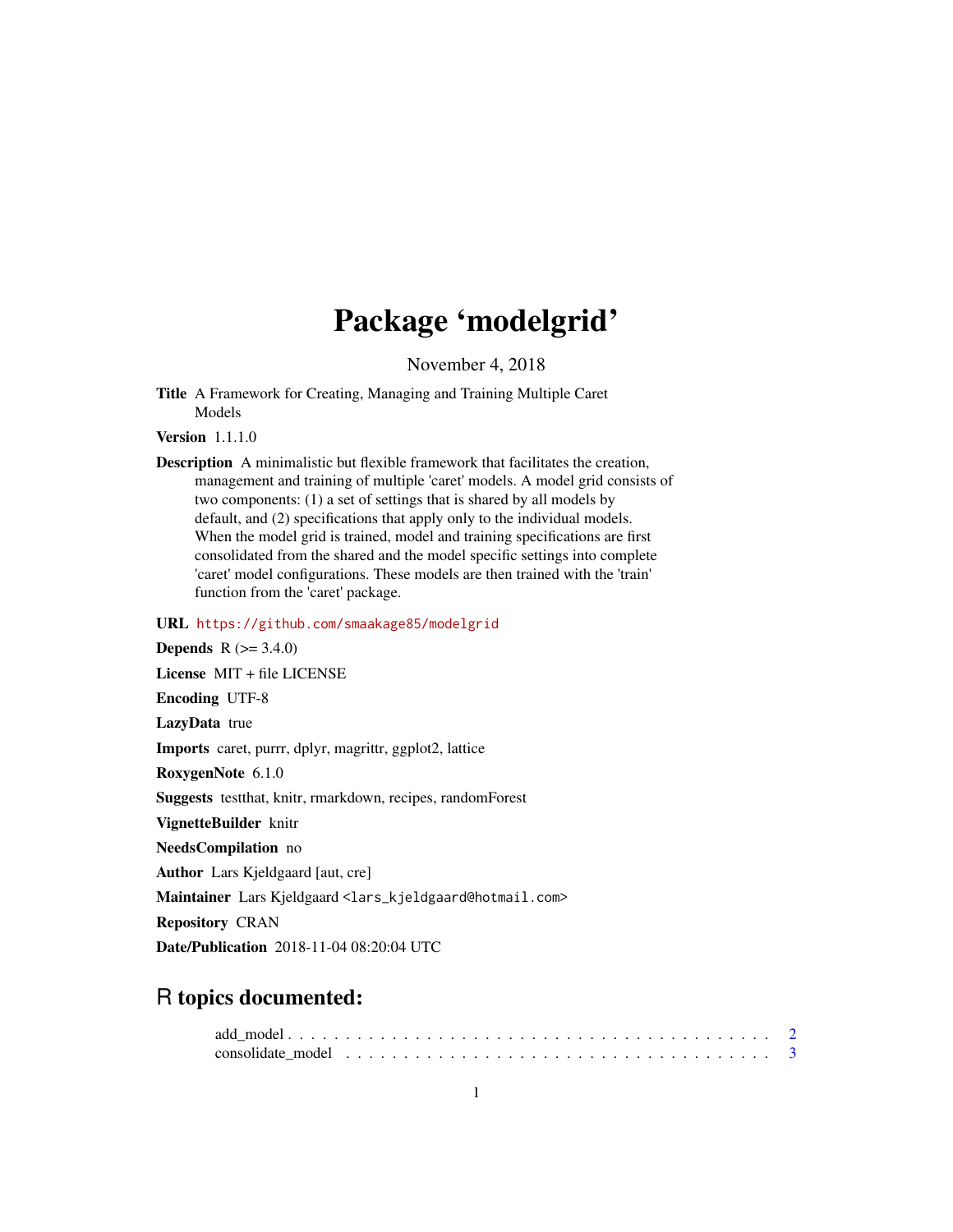#### <span id="page-1-0"></span>2 add\_model

| Index |  |
|-------|--|
|       |  |
|       |  |
|       |  |
|       |  |

<span id="page-1-1"></span>add\_model *Add a model specification to a model grid*

#### Description

Define and add an individual model (and model training) specification to an existing model grid.

#### Usage

```
add_model(model_grid, model_name = NULL, custom_control = NULL, ...)
```
#### Arguments

| model_grid | model_grid                                                                                                                                                                                                                           |
|------------|--------------------------------------------------------------------------------------------------------------------------------------------------------------------------------------------------------------------------------------|
| model_name | character, your custom name for a given model. Must be unique within the<br>model grid. If you do not provide a name, the model will be given a generic<br>name - 'Model[int]'.                                                      |
|            | custom_control list, any customization to subsettings of the 'trControl' component from the<br>'shared_settings' of the model grid (will only work if trControl' parameter has<br>actually been set as part of the shared settings). |
| $\cdot$    | All (optional) individual settings (including model training settings) that the user<br>wishes to set for the new model.                                                                                                             |

#### Value

model\_grid with an additional individual model specification.

#### Examples

```
library(magrittr)
# Pre-allocate empty model grid.
mg <- model_grid()
# Add 'random forest' model spec.
mg <-mg %>%
  add_model(model_name = "Random Forest Test", method = "rf", tuneLength = 5)
```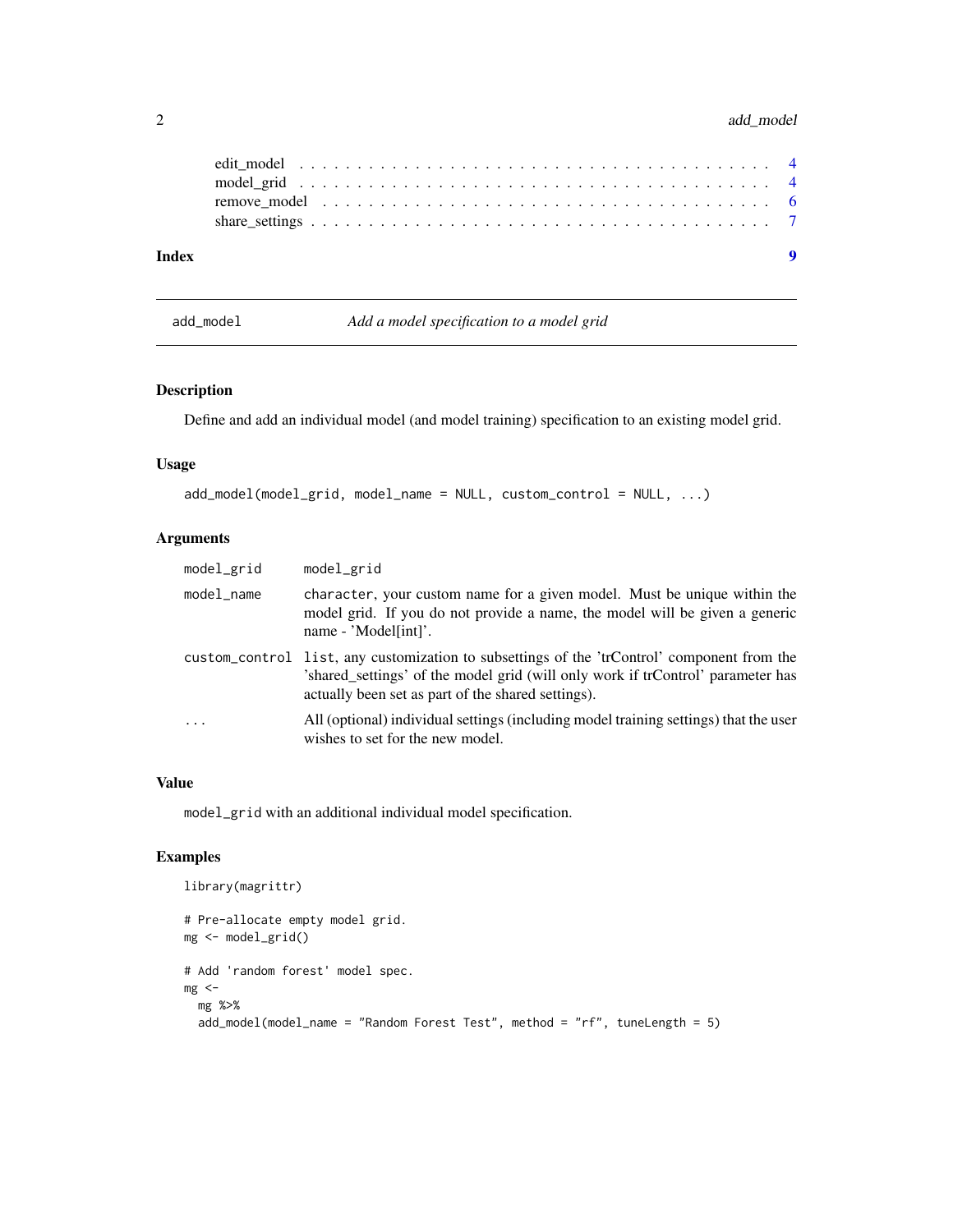<span id="page-2-1"></span><span id="page-2-0"></span>consolidate\_model *Consolidate model settings to a complete caret model specification*

#### Description

Consolidate model (and model training) settings from shared and model specific settings to one complete caret model specification. In case there is an overlap between the two, the model specific settings will apply.

#### Usage

consolidate\_model(shared\_settings, model)

#### Arguments

| shared_settings |                                                                 |
|-----------------|-----------------------------------------------------------------|
|                 | list, settings that are shared by all models by default.        |
| model           | list, the individual specifications of a model in a model grid. |

#### Value

list, a complete model and training specification, that can be trained with caret.

#### Examples

```
library(magrittr)
library(dplyr)
library(caret)
# create model grid.
mg < -model_grid() %>%
 share_settings(y = iris[["Species"]],
                 x = iris %>% select(-Species),
                 trControl = trainControl()) %>%
 add_model("FunkyForest", method = "rf",
            preProc = c("center", "scale", "pca"),
            custom_countrol = list(preProCOptions = list(thresh = 0.8)))
```
# consolidate all settings to complete caret model specification. consolidate\_model(mg\$shared\_settings, mg\$models\$FunkyForest)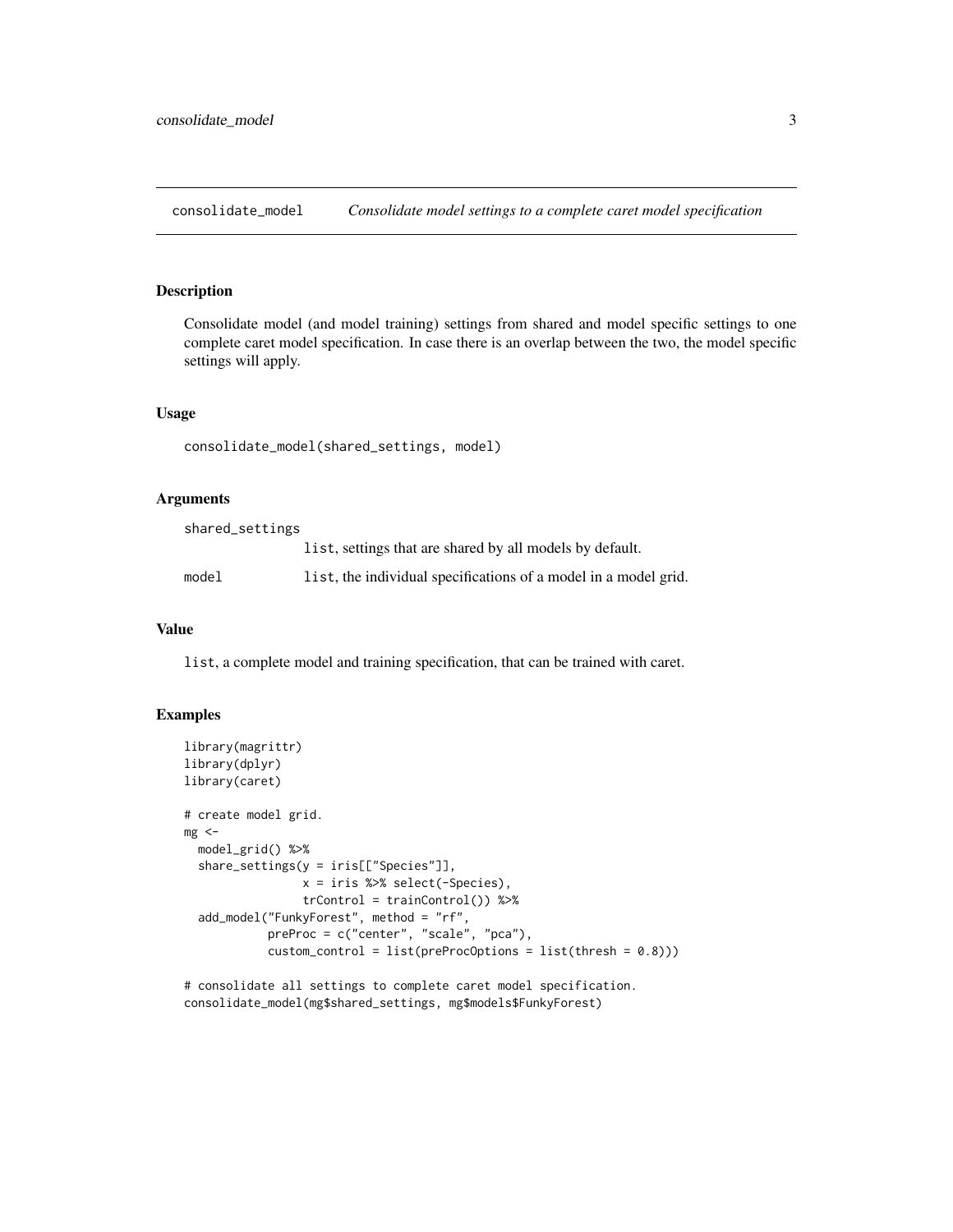<span id="page-3-1"></span><span id="page-3-0"></span>

#### **Description**

Modify an existing model (and training) specification in a model grid.

#### Usage

```
edit_model(model_grid, model_name, ...)
```
#### Arguments

| model_grid | model_grid                                                                                             |
|------------|--------------------------------------------------------------------------------------------------------|
| model name | character, the unique name (as set by the user) of the model, that should be<br>modified.              |
| $\cdot$    | All the model (and model training) settings you want to modify for an existing<br>model specification. |

#### Value

model\_grid

#### Examples

```
library(magrittr)
# Create model grid and add random forest model.
mg < -model_grid() %>%
 add_model(model_name = "Random Forest Test", method = "rf", tuneLength = 5)
# Edit the size of tuning grid of the random forest model.
edit_model(mg, model_name = "Random Forest Test", tuneLength = 10)
```
model\_grid *Pre-allocate an empty model grid*

#### Description

Constructor function that pre-allocates an empty model grid. The model grid makes it easy to create, manage and train multiple caret models. Define the settings that by default are to be shared by all of the models in the model grid with [share\\_settings](#page-6-1). Add the individual specifications for the models you want to investigate with [add\\_model](#page-1-1). Train all of the models in the model grid with [train](#page-0-0).

The S3 method of the train function for the 'model\_grid' class consolidates all model (and training) configurations from a model grid and trains them with the train function from the caret package.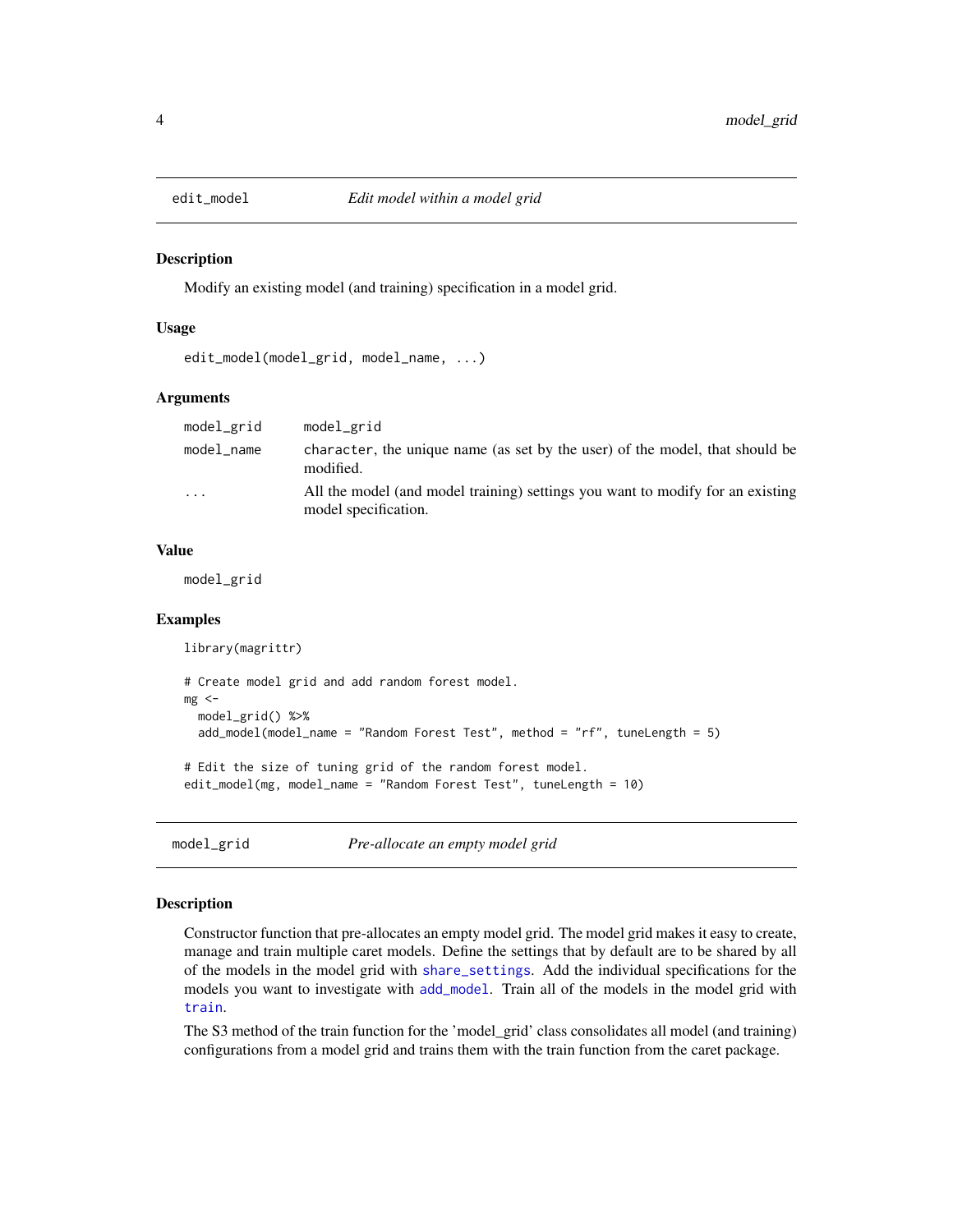#### <span id="page-4-0"></span>model\_grid 5

#### Usage

model\_grid()

```
## S3 method for class 'model_grid'
train(mg, train_all = FALSE, resample_seed = 123)
```
#### Arguments

| mg            | model_grid                                                                                                                                                                                   |
|---------------|----------------------------------------------------------------------------------------------------------------------------------------------------------------------------------------------|
| train_all     | logical if set to TRUE, all models will be trained. If set to FALSE, only mod-<br>els, for which no fit already exists, will be trained.                                                     |
| resample_seed | integer is used to create identical resamples across models in order to obtain a<br>fair (and reproducible) comparison of the models. If set to NULL, seed will not<br>be set (NOT advised). |

#### Value

model\_grid

model\_grid equipped with fitted models.

#### See Also

[add\\_model](#page-1-1) for how to add a model to a model grid, [edit\\_model](#page-3-1) for how to edit an existing model within a model grid, [share\\_settings](#page-6-1) for how to define the shared settings of models within a model grid, [consolidate\\_model](#page-2-1) for how to consolidate the shared settings of a model grid and the individual settings of a given model into one complete caret model configuration and [remove\\_model](#page-5-1) for how to remove a model from a model grid.

#### Examples

```
# Pre-allocate an empty model grid.
model_grid()
library(caret)
library(magrittr)
library(dplyr)
data(GermanCredit)
# Create model grid with two different Random Forest models.
mg <-model_grid() %>%
  share_settings(
   y = GermanCredit[["Class"]],
    x = GermanCredit %>% select(-Class),
    metric = "ROC",
    trControl = trainControl(
     \text{method} = "cv",number = 2,
      summaryFunction = twoClassSummary,
```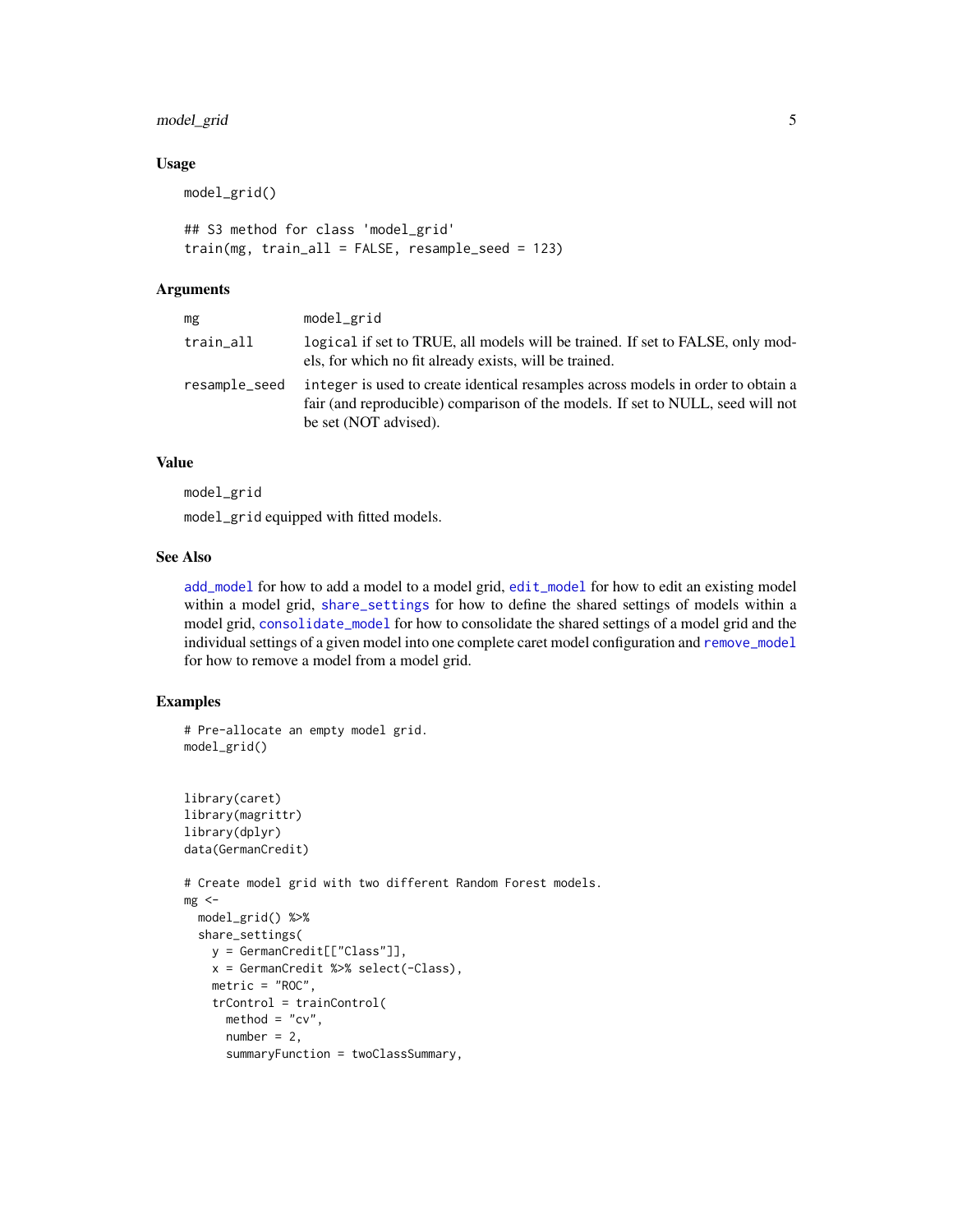```
classProbs = TRUE
   )
 ) %>%
 add_model(
   model_name = "RF",
   method = "rf",tuneLength = 3
   ) %>%
 add_model(
   model_name = "RF NZV",
   method = "rf",preProc = "nzv",
    tuneGrid = data.frame(mtry = c(2, 10))
    \mathcal{L}# Train all model configurations in model grid.
train(mg)
```
#### <span id="page-5-1"></span>remove\_model *Remove model from model grid*

#### Description

Removes an individual model specification from a model grid. If the model has been trained, the fitted model will also be deleted.

#### Usage

```
remove_model(model_grid, model_name)
```
#### Arguments

| model_grid | model_grid                                                                                                |
|------------|-----------------------------------------------------------------------------------------------------------|
| model name | character, the unique name (as set by the user) of the model, which will be<br>removed from a model grid. |

#### Value

model\_grid

#### Examples

```
library(magrittr)
```
# Pre-allocate empty model grid. mg <- model\_grid()

# Add random forest model.

<span id="page-5-0"></span>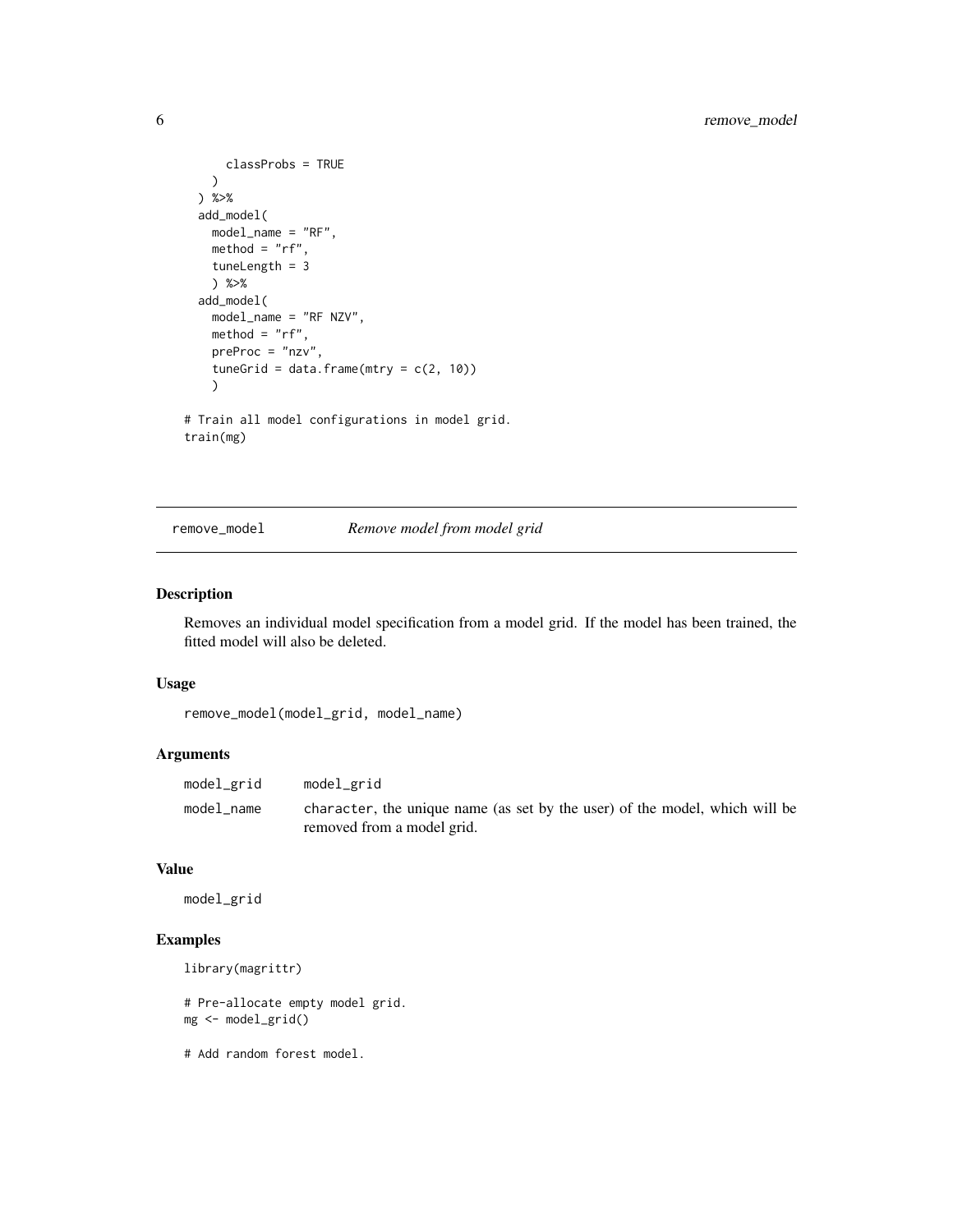<span id="page-6-0"></span>share\_settings 7

```
mg <-mg %>%
  add_model(model_name = "Random Forest Test", method = "rf", tuneLength = 5)
# Remove random forest model again.
remove_model(mg, model_name = "Random Forest Test")
```
<span id="page-6-1"></span>share\_settings *Set shared settings of a model grid*

#### Description

Set shared settings for all model (and training) configurations within a model grid. These settings will apply for any given model, unless the same settings have already been specified in the model specific configurations. In that case, the model specific settings will apply.

#### Usage

```
share_settings(model_grid, ...)
```
#### Arguments

model\_grid model\_grid ... All optional shared settings.

#### Value

model\_grid equipped with shared settings.

#### Examples

```
library(magrittr)
library(caret)
library(dplyr)
data(GermanCredit)
# Pre-allocate empty model grid.
models <- model_grid()
# Set shared settings of model grid.
models %>%
  share_settings(
   y = GermanCredit[["Class"]],
    x = GermanCredit %>% select(-Class),
   metric = "ROC",
   preProc = c("center", "scale", "pca"),
    trControl = trainControl(
     method = "cv",number = 5,
```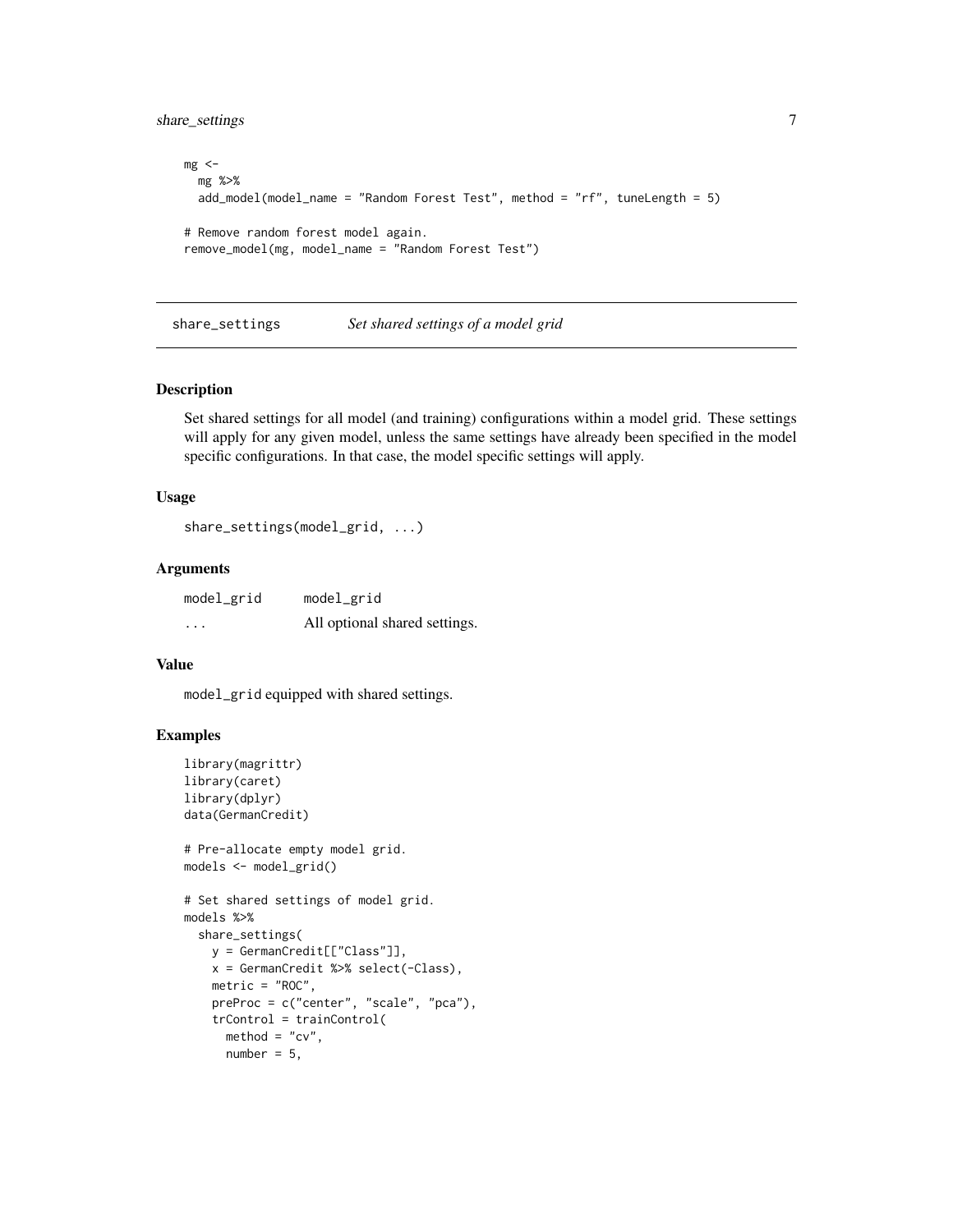```
summaryFunction = twoClassSummary,
      classProbs = TRUE \mathcal{L}\mathcal{L}
```